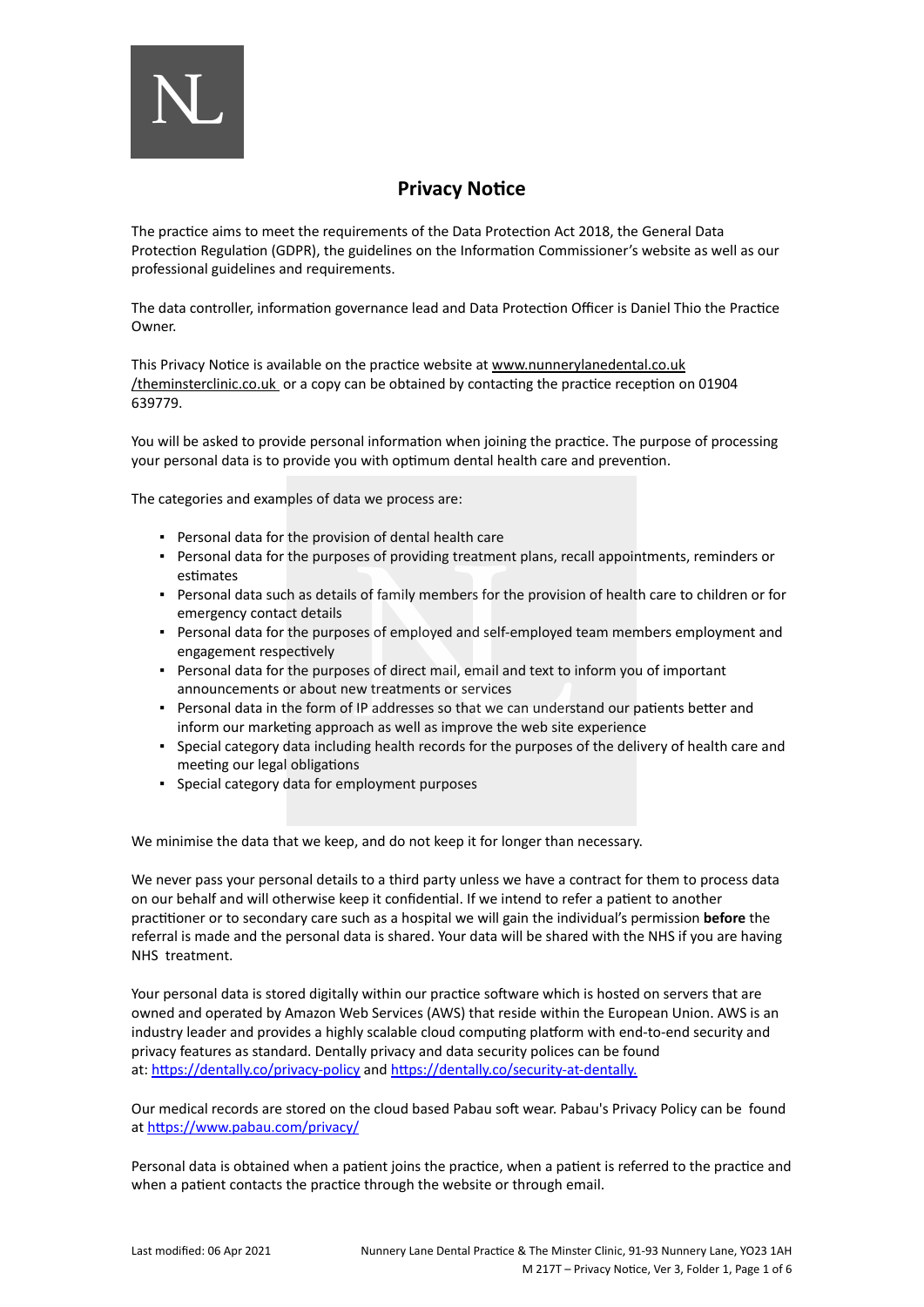

For full details or where your data is stored, please ask to see Information Governance Procedures (M 217C).

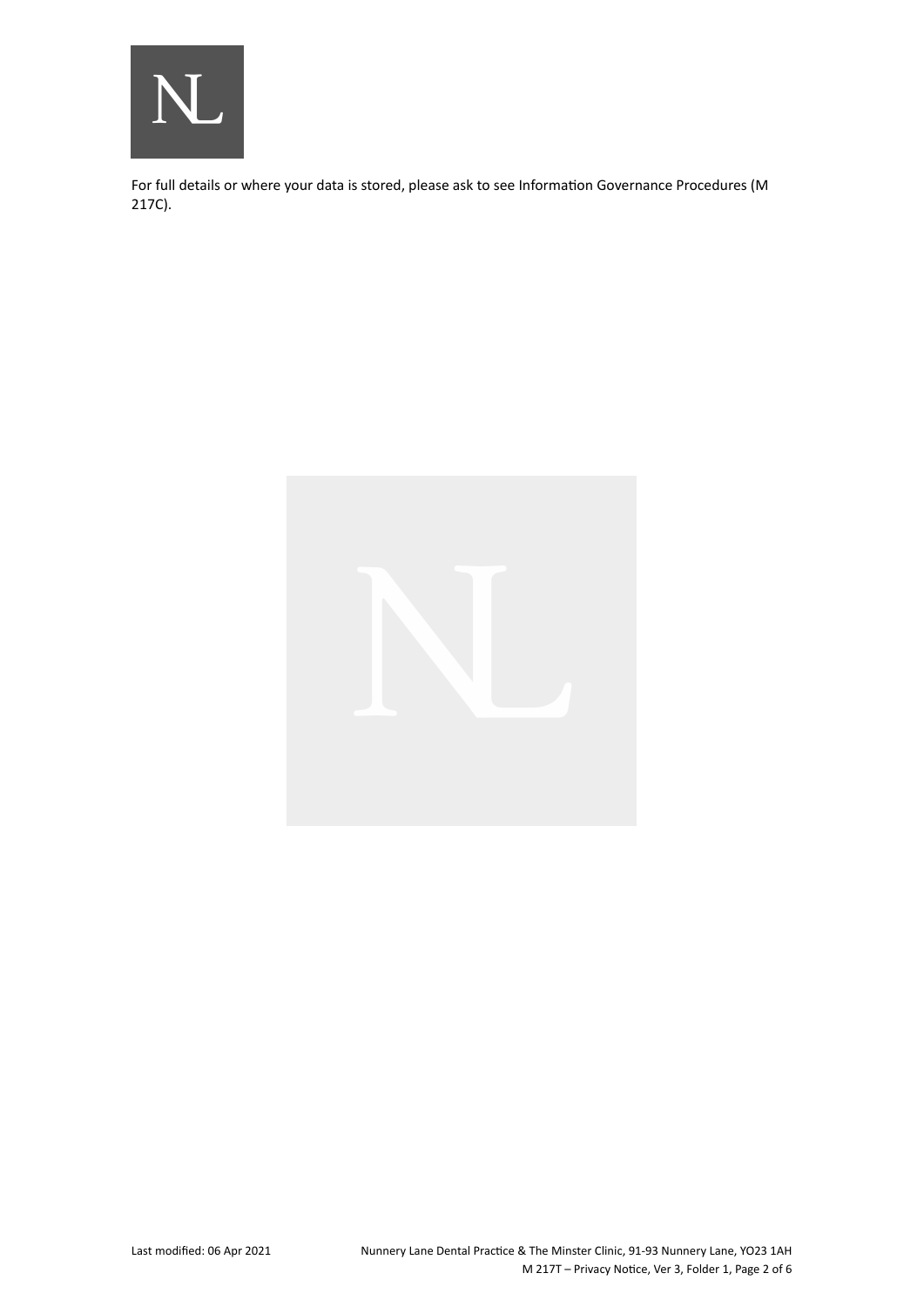

We have established the following lawful bases for processing your data:

Our lawful bases for processing personal data:

- The legitimate interests of the dental practice
- Processing is necessary for the performance of a contract with the data subject or to take steps to enter into a contract
- Consent of the data subject
- To comply with our legal obligations

Our lawful bases for processing special category data:

- Processing is necessary for health care purposes
- Processing necessary for identifying or keeping under review the existence or absence of equality of opportunity or treatment between groups of people with the view to enabling such equality to be promoted or maintained
- We obtain consent of the data subject to process criminal record checks

The reasons we process the data include:

- To maintain your contemporaneous clinical records
- To provide you with dental treatment, prevention and oral health advice
- To carry out financial transactions with you
- To manage your NHS dental care treatment
- To send your personal data to the General Dental Council or other authority as required by law
- To communicate with you as and when required including appointment reminders, treatment plans, estimates and other communications about your treatment or the practice
- To communicate with your next of kin in an emergency
- If a parent or carer to communicate with you about the person you parent or care for
- To refer you to other dentists or doctors and health professionals as required
- To obtain criminal record disclosures for team members
- For debt recovery
- To continually improve the care and service you receive from us

The personal data we process includes:

Your name, address, gender, date of birth, NHS number, medical history, dental history, family medical history, family contact details, marital status financial details for processing payment, your doctor's details and details of treatment at the practice. We may process more sensitive special category data including ethnicity, race, religion, or sexual orientation so that we can meet our obligations under the Equality Act 2010, or for example to modify treatment to suit your religion and to meet NHS obligations.

The retention period for special data in patient records is a minimum of 10 years and may be longer for complex records or to meet our legal requirements. The retention period for staff records is 6 years. The retention periods for other personal data is 2 years after it was last processed. Details of retention periods are available in the Record Retention (M 215) procedure available from the practice.

We obtain your personal details when you enquire about our care and service, when you join the practice, when you subscribe to our newsletter or register online, when you complete a registration or medical history form and when another practitioner refers you for treatment at our practice. Occasionally patients are referred to us from other official sources such as NHS clinics or hospitals.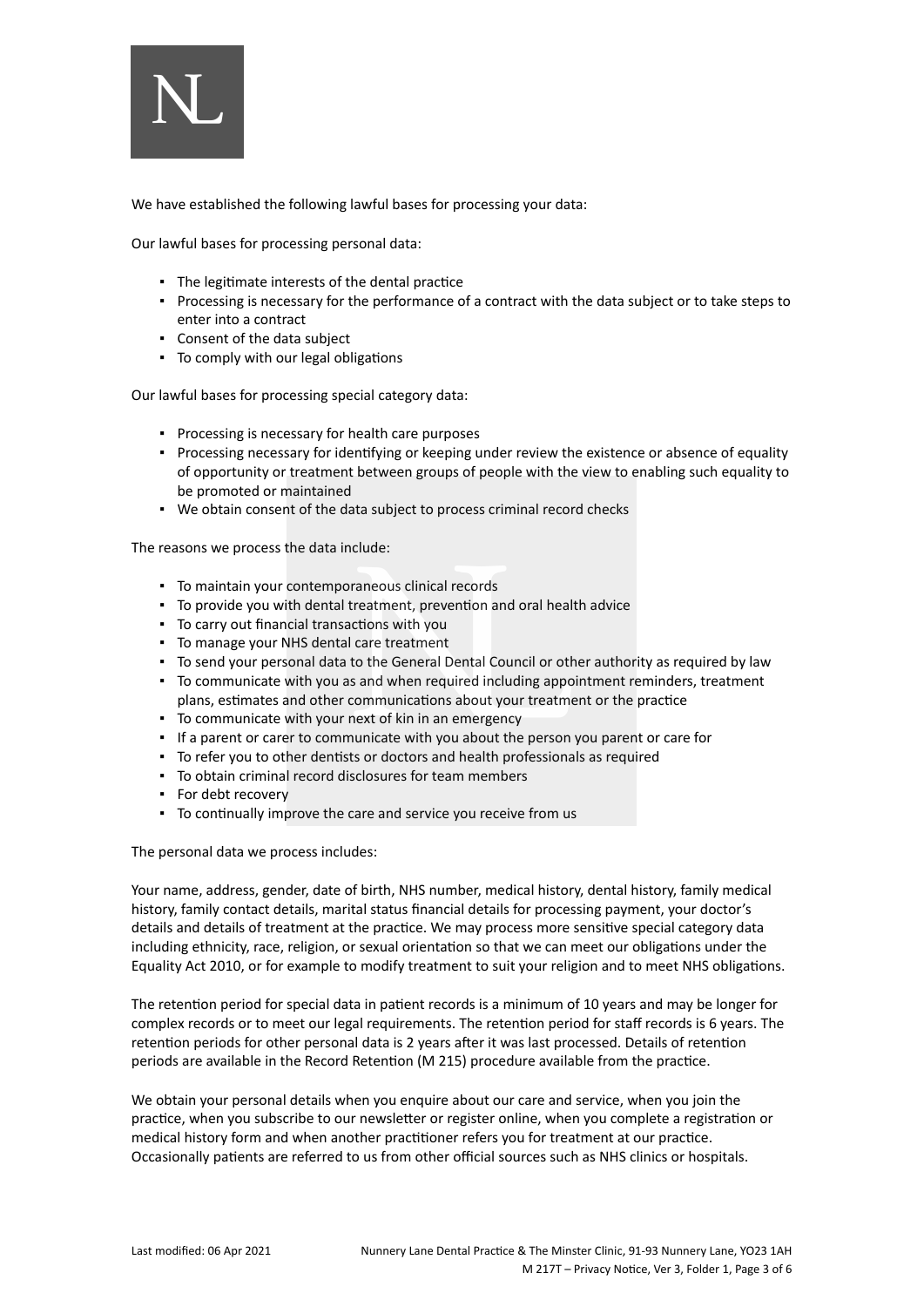

You have the following personal data rights:

- The right to be informed about the collection and use of your personal data
- The right of access to have a free copy of your data that we have
- The right to rectification to correct the data we have if it is inaccurate or incomplete
- The right to deletion of your personal data (clinical records must be retained for a certain time period)
- The right to restrict processing of your personal data
- $\blacksquare$  The right to data portability to have your data transferred to someone else
- The right to object to the processing of your personal data
- Rights in relation to automated decision making and profiling

Further details of these rights can be seen in our Information Governance Procedures by contacting the practice or at the [Information Commissioner's website](https://ico.org.uk/for-organisations/guide-to-the-general-data-protection-regulation-gdpr/individual-rights/). Here are some practical examples of your rights:

▪ If you **are** a patient of the practice you have the right to withdraw consent for important notifications, newsletters, surveys or marketing. You can inform us to correct errors in your personal details or withdraw consent from communication methods such as telephone, email or text. You have the right to obtain a free copy of your patient records within one month

If you are **not** a patient of the practice you have the right to withdraw consent for processing personal data, to have a free copy of it within one month, to correct errors in it or to ask us to delete it. You can also withdraw consent from communication methods such as telephone, email or text

### **Comments, suggestions and complaints**

Please contact the IG Lead at the practice for a comment, suggestion or a complaint about your data processing at [enquires@nunnerylanedental.co.uk](mailto:danielthio@nunnerylanedental.co.uk) or [info@theminsterclinic.co.uk](mailto:info@theminsterclinic.co.uk) or by writing to or visiting the practice at 91-93 Nunnery Lane, York, England, YO23 1AH. We take complaints very seriously.

If you are unhappy with our response or if you need any advice you should contact the Information Commissioner's Office (ICO). Their telephone number is 0303 123 1113, you can also [chat online with an](https://ico.org.uk/global/contact-us/live-chat/) [advisor.](https://ico.org.uk/global/contact-us/live-chat/) The ICO can investigate your claim and take action against anyone who's misused personal data. You can also visit their website for information on [how to make a data protection complaint.](http://www.ico.org.uk/complaints)

### **Related practice procedures**

You can also use these contact details to request copies of the following practice policies or procedures:

- Data Protection and Information Security Policy
- Consent Policy
- Privacy Impact Assessment
- **Information Governance Procedures**
- Record Retention

If you have an enquiry or a request please contact the Information Governance Lead Daniel Thio, Nunnery Lane Dental Practice - The Minster Clinic, 91-93 Nunnery Lane, York, England. YO23 1AH.

Email: [enquires@nunnerylanedental.co.uk](mailto:enquires@nunnerylanedental.co.uk) or info@theminsterclinic.co.uk Phone: 01904 639779.

Thank you.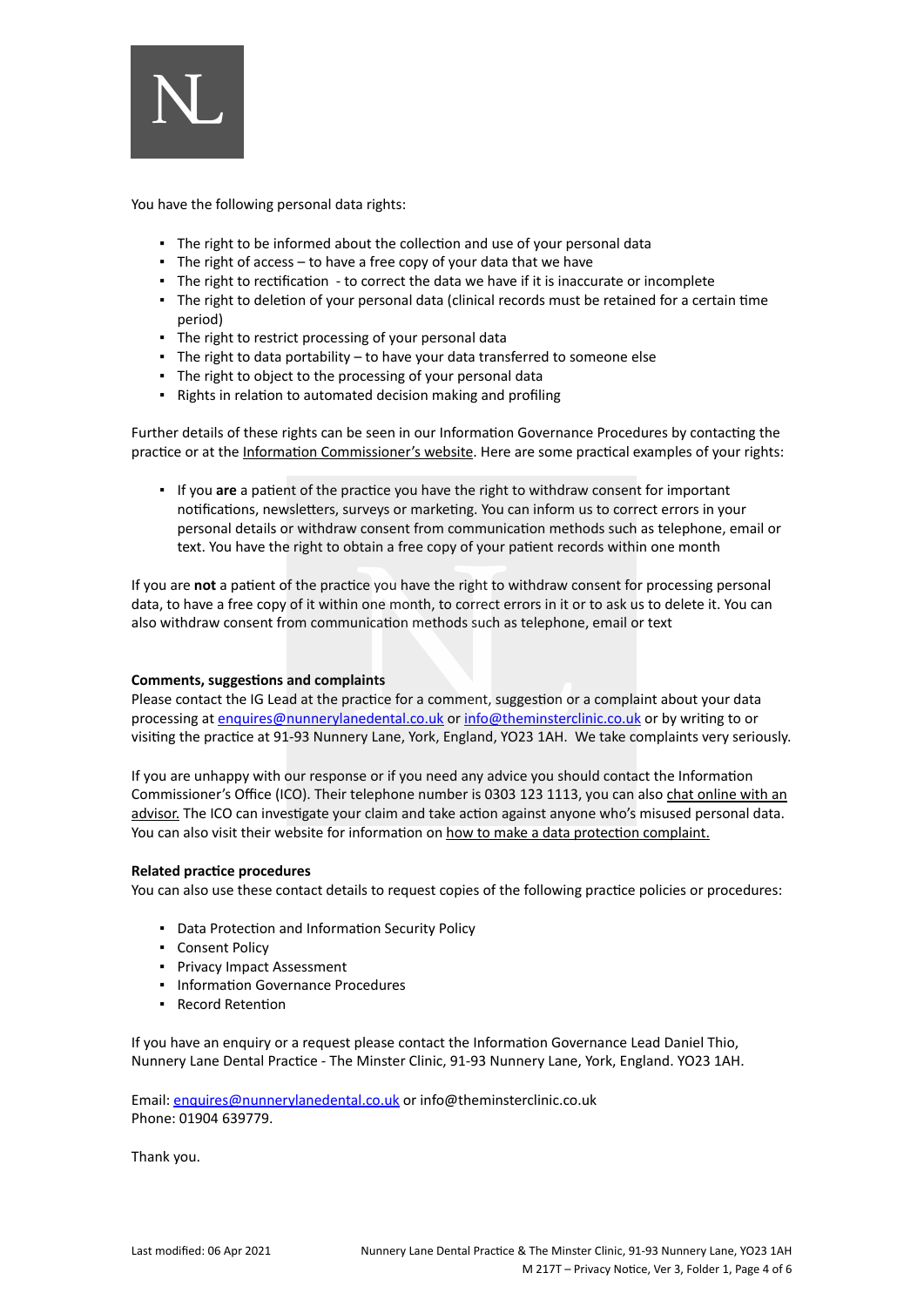

## **Data Opt-Out Policy (England)**

#### **How the NHS and care services use your information**

Nunnery Lane Dental Practice is one of many organisations working in the health and care system to improve care for patients and the public. Whenever you use a health or care service, such as attending Accident & Emergency or using Community Care services, important information about you is collected in a patient record for that service. Collecting this information helps to ensure you get the best possible care and treatment. The information collected about you when you use these services can also be used and provided to other organisations for purposes beyond your individual care, for instance to help with:

- Improving the quality and standards of care provided
- Research into the development of new treatments
- Preventing illness and diseases
- Monitoring safety
- Planning services

This may only take place when there is a clear legal basis to use this information. All these uses help to provide better health and care for you, your family and future generations. Confidential patient information about your health and care is **only used** like this where allowed by law.

Most of the time, anonymised data is used for research and planning so that you cannot be identified in which case your confidential patient information isn't needed.

You have a choice about whether you want your confidential patient information to be used in this way. If you are happy with this use of information you do not need to do anything. If you do choose to opt out your confidential patient information will still be used to support your individual care. To find out more or to register your choice to opt out, please visit [www.nhs.uk/your-nhs-data-matters](http://www.nhs.uk/your-nhs-data-matters). On this web page you will:

- See what is meant by confidential patient information
- Find examples of when confidential patient information is used for individual care and examples of when it is used for purposes beyond individual care
- Find out more about the benefits of sharing data
- Understand more about who uses the data
- Find out how your data is protected
- Be able to access the system to view, set or change your opt-out setting
- Find the contact telephone number if you want to know any more or to set/change your opt-out by phone
- See the situations where the opt-out will not apply

You can also find out more about how patient information is used at: [https://www.hra.nhs.uk/information-about-patients/](https://www.hra.nhs.uk/information-about-patients/%20) (which covers health and care research); and

<https://understandingpatientdata.org.uk/what-you-need-know> (which covers how and why patient information is used, the safeguards and how decisions are made)

You can change your mind about your choice at any time.